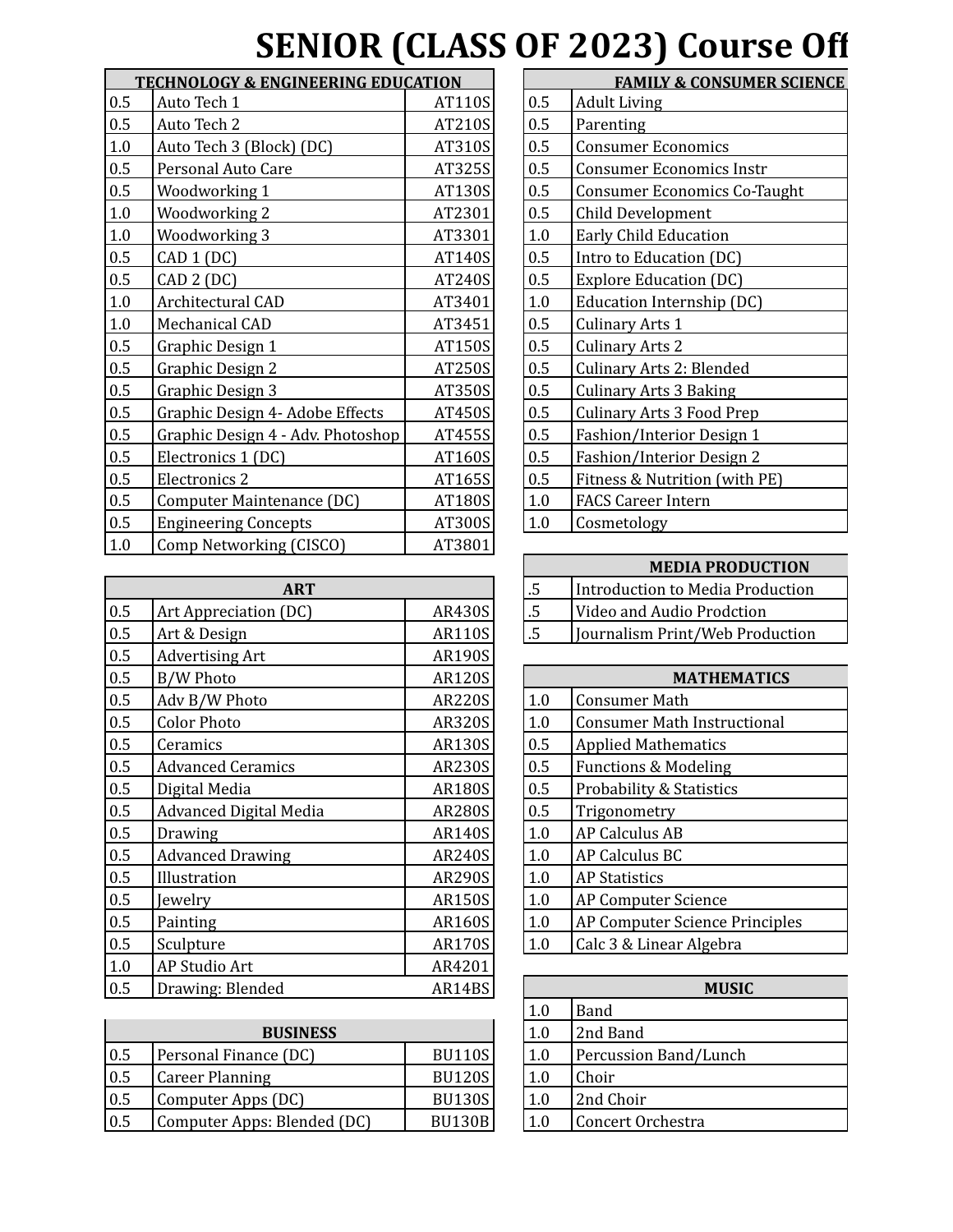## **SENIOR (CLASS OF 2023) Course Offerings 2022-2023**

|               |         | <b>SCIENCE</b>               |               |
|---------------|---------|------------------------------|---------------|
| <b>FC325S</b> | 1.0     | Physics                      | SC3101        |
| <b>FC225S</b> | 1.0     | Physics Co-Taught            | SC31C1        |
| <b>FC110S</b> | 1.0     | AP Physics 1                 | SC3501        |
| FC11IS        | 1.0     | AP Physics C Mechanics       | SC3601        |
| FC11CS        | 1.0     | <b>AP Biology</b>            | SC3301        |
| <b>FC120S</b> | 1.0     | <b>AP Chemistry</b>          | SC3401        |
| FC2201        | 1.0     | Anatomy & Physiology         | SC3201        |
| <b>ED100S</b> | 1.0     | Anatomy& Physi Honors        | SC3251        |
| <b>ED200S</b> | 0.5     | Animal Behavior              | SC301S        |
| <b>ED300S</b> | 0.5     | Animal Behavior Co-Taught    | SC30CS        |
| <b>FC131S</b> | 0.5     | <b>Animal Behavior Instr</b> | SC30IS        |
| <b>FC132S</b> | 1.0     | Astronomy                    | SC3021        |
| <b>FC132B</b> | $1.0\,$ | Earth & Space                | SC2501        |
| FC233S        | 1.0     | Earth & Space Co-Taught      | SC25C1        |
| FC234S        | 0.5     | Ecology                      | <b>SC380S</b> |
| <b>FC151S</b> | 0.5     | <b>Ecology Instr</b>         | SC38IS        |
| <b>FC152S</b> | 0.5     | <b>Ecology Co-Taught</b>     | SC38CS        |
| <b>FC260S</b> | $1.0\,$ | Geology                      | SC3051        |
| FC4001        | 1.0     | AP Environmental Science     | SC3701        |
| FC5001        |         |                              |               |

| <b>FAM10S</b> |
|---------------|
| FAM20S        |
| <b>FAM30S</b> |

| MA4011 |
|--------|
| MA40I1 |
| MA405S |
| MA406S |
| MA407S |
| MA408S |
| MA4201 |
| MA4251 |
| MA4301 |
| MA4151 |
| MA4101 |
| MA4101 |

|               | 0.5     | American Government              | <b>SS210S</b> |
|---------------|---------|----------------------------------|---------------|
| FAM10S        | 0.5     | Chicago History: Blended         | SS35BS        |
| <b>FAM20S</b> | 0.5     | Chicago History                  | <b>SS350S</b> |
| <b>FAM30S</b> | 0.5     | Contemporary Issues              | SS360S        |
|               | 0.5     | Economics                        | <b>SS230S</b> |
|               | $1.0\,$ | AP Micro Economics               | <b>SS240S</b> |
| MA4011        | 1.0     | AP Macro Economics               | SS245S        |
| MA4011        | 0.5     | Psychology                       | SS340S        |
| <b>MA405S</b> | 1.0     | <b>AP Psychology</b>             | SS3451        |
| MA406S        | 0.5     | Sociology                        | SS330S        |
| <b>MA407S</b> | 1.0     | AP World History                 | SS2501        |
| <b>MA408S</b> | 0.5     | AP Government & Politics         | <b>SS220S</b> |
| MA4201        | 1.0     | <b>Western Civilization (DC)</b> | SS3701        |
| MA4251        | 1.0     | AP Human Geography               | SS1501        |
| MA4301        | 1.0     | AP European History              | SS2551        |
|               |         |                                  |               |

**SOCIAL STUDIES**

| MA4101 |  |                                                   | <b>SPECIAL SERVICES SUPPORTS</b> |               |  |  |  |
|--------|--|---------------------------------------------------|----------------------------------|---------------|--|--|--|
| MA4101 |  | 1.0                                               | Reading 3/4 Inst                 |               |  |  |  |
|        |  | 1.0                                               | <b>PALS Resource</b>             |               |  |  |  |
|        |  | 1.0                                               | <b>PALS HR Resource</b>          | SNPRH1        |  |  |  |
| MU0001 |  | 1.0                                               | Social Comm Resource             | SNSCR1        |  |  |  |
| MU0002 |  | 1.0<br>Social Comm HR Resource<br>1.0<br>Resource |                                  | SNSCH1        |  |  |  |
| MU4101 |  |                                                   |                                  | <b>SNR111</b> |  |  |  |
| MU0011 |  | 1.0                                               | Occupational Info 1              |               |  |  |  |
| MU0012 |  | 1.0<br><b>Vocational Work Experienc</b>           |                                  | SN3201        |  |  |  |
| MU5101 |  | 1.0                                               | <b>Vocational Work Experienc</b> | SN3201        |  |  |  |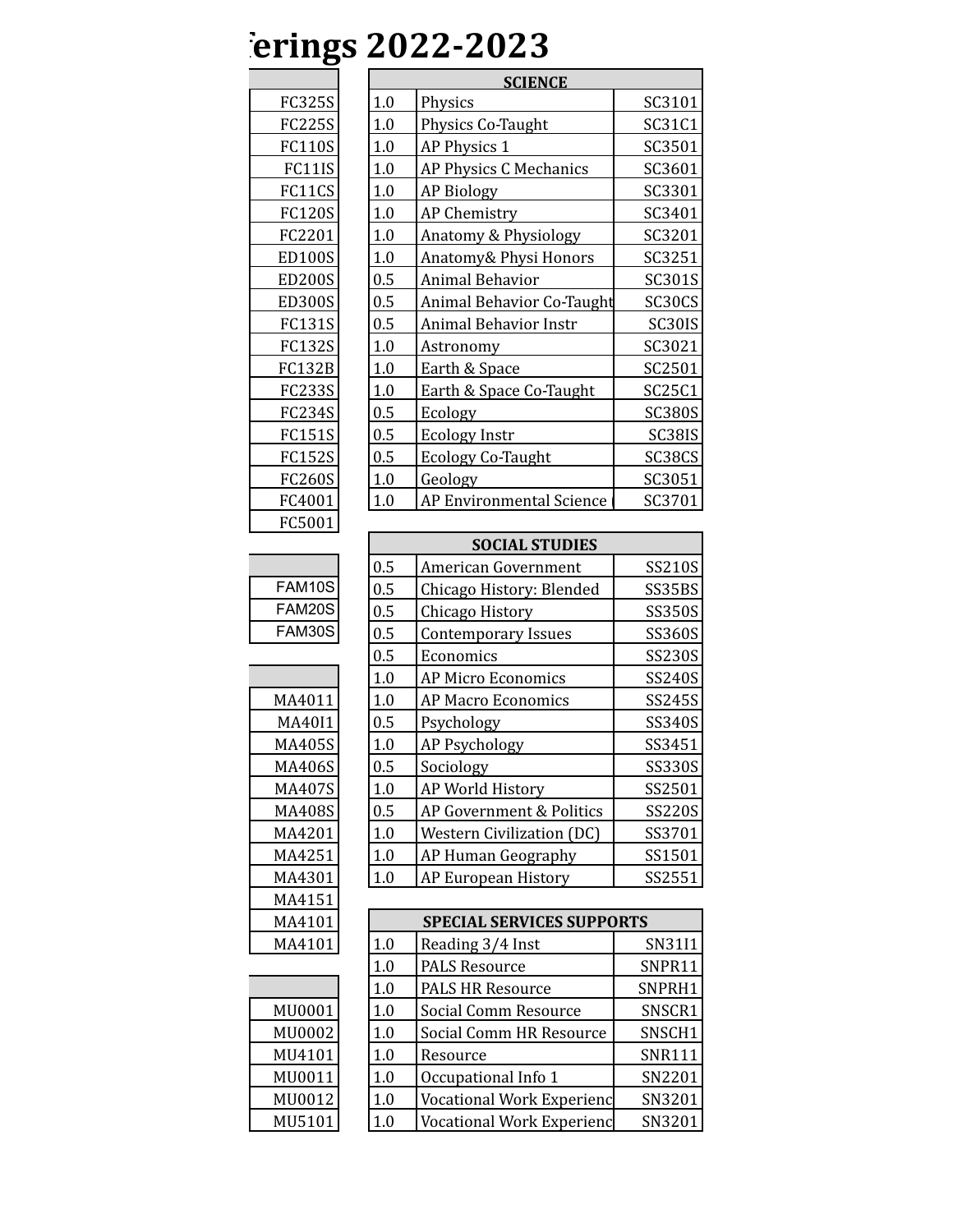| 0.5 | Web Page Design (DC)           | <b>BU140S</b> | 0.5 | Music, Tech & Business 1               |
|-----|--------------------------------|---------------|-----|----------------------------------------|
| 0.5 | Word Apps/Keyboarding (DC)     | <b>BU150S</b> | 0.5 | Music, Tech & Business 2               |
| 0.5 | Word Apps/Keybrd: Blended (DC) | <b>BU150B</b> | 0.5 | Music Theory 1                         |
| 0.5 | Entrepreneurship               | <b>BU210S</b> | 0.5 | Music Theory 2                         |
| 0.5 | College Skills                 | <b>BU220S</b> | 0.5 | <b>AP Music Theory</b>                 |
| 0.5 | Personal Law                   | <b>BU250S</b> | 1.0 | Guitar 1                               |
| 0.5 | <b>Business Law</b>            | <b>BU255S</b> | 1.0 | Guitar 2                               |
| 0.5 | Intro to Accounting (DC)       | <b>BU260S</b> |     |                                        |
| 1.0 | Honors Accounting (DC)         | BU3601        |     | PHYSICAL EDUCATION                     |
| 0.5 | Sports/Enter Marketing         | <b>BU270S</b> | 1.0 | <b>BNAT</b><br>$(2 \text{ periods})$ # |
| 1.0 | <b>Business Career Intern</b>  | BU4001        | 0.5 | Adventure Ed 1 <                       |
| 0.5 | iPhone Mobile App              | <b>BU280S</b> | 0.5 | Adventure Ed 2 S1 <                    |
| 0.5 | iPhone Mobile Apps II          | <b>BU285S</b> | 0.5 | Adventure Ed 2 S2 <                    |

| <b>ENGLISH</b> |                                     |               | 0.5     | Dance 2 S1 <                       |
|----------------|-------------------------------------|---------------|---------|------------------------------------|
| 1.0            | 30 for 30                           |               | 0.5     | Dance 2 S2 <                       |
| 1.0            | AP English Lit & Comp               | EN4301        | 0.5     | <b>Group Fitness</b>               |
| 1.0            | Senior English Instr                | EN4011        | 0.5     | Fitness & Nutrition PE (with FCS)  |
| 0.5            | Chicago Literature                  | <b>EN425S</b> | 0.5     | Jr/Sr PE S1                        |
| 0.5            | Choices in Literature               | <b>EN424S</b> | 0.5     | Jr/Sr PE S2                        |
| 0.5            | Choices in Literature               | <b>EN424C</b> | 0.5     | Lifeguard Training <               |
| $1.0\,$        | Chicago Studies                     |               | 0.5     | <b>PEOPEL Tutor Training &lt;#</b> |
| 0.5            | <b>Classic and Modern Mythology</b> | <b>EN423S</b> | $1.0\,$ | PEOPEL Tutor <                     |
| 0.5            | Classic and Modern Mythology Blei   | <b>EN423B</b> | $1.0\,$ | PEOPEL PE                          |
| 0.5            | Classic and Modern Mythology Co 7   | <b>EN423C</b> | 1.0     | Senior Leaders <                   |
| 0.5            | <b>Creative Writing</b>             | <b>EN414S</b> | 0.5     | Strength & Conditioning S1 <       |
| 0.5            | <b>Creative Writing Co Taught</b>   | <b>EN414C</b> | 0.5     | Strength & Conditioning S2 <       |
| 0.5            | Film as Literature                  | <b>EN411S</b> | 0.5     | Sports Medicine 1 (Non PE Credit)  |
| 0.5            | Film as Literature Co Taught        | <b>EN411C</b> | 0.5     | Sports Medicine 2 (Non PE Credit)  |
| 0.5            | <b>Graphic Novels</b>               | <b>EN426S</b> | 0.5     | Swim Guard S1                      |
| 0.5            | Graphic Novels Co Taught            | <b>EN426C</b> | 0.5     | Swim Guard S2                      |
| 0.5            | Language, Power & Justice           | <b>EN427S</b> | 0.5     | Medical Term (No PE Credit) (DC)   |
| 0.5            | Language, Power & Justice Co Taug   | <b>EN427C</b> | 0.5     | <b>Adaptive PE S1</b>              |
| 0.5            | Rheotic & Composition (DC)          | <b>EN413S</b> | 0.5     | <b>Adaptive PE S2</b>              |
| 0.5            | Rheotic & Comp: Blended (DC)        | <b>EN413B</b> |         |                                    |
| 0.5            | Sports Literature                   | <b>EN428S</b> |         | <b>ENGLISH LEARNERS</b>            |
| 0.5            | <b>Sports Literature Co Taught</b>  | <b>EN428C</b> | 1.0     | <b>EL Resource</b>                 |
| 1.0            | The Criminal Mind (Eng/SS Team)     | EN341         | 1.0     | EL Level 1                         |

| $0.5\,$ | Music, Tech & Business 1 |
|---------|--------------------------|
| 0.5     | Music, Tech & Business 2 |
| 0.5     | Music Theory 1           |
| 0.5     | Music Theory 2           |
| 0.5     | AP Music Theory          |
| 1.0     | Guitar 1                 |
| ∣∩      | Guitar 2                 |

|     | PHYSICAL EDUCATION                 |  |  |  |  |
|-----|------------------------------------|--|--|--|--|
| 1.0 | BNAT (2 periods)#                  |  |  |  |  |
| 0.5 | Adventure Ed 1 <                   |  |  |  |  |
| 0.5 | Adventure Ed 2 S1 <                |  |  |  |  |
| 0.5 | Adventure Ed 2 S2 <                |  |  |  |  |
| 0.5 | Dance 1 S1 <                       |  |  |  |  |
| 0.5 | Dance 2 S1 <                       |  |  |  |  |
| 0.5 | Dance 2 S2 <                       |  |  |  |  |
| 0.5 | <b>Group Fitness</b>               |  |  |  |  |
| 0.5 | Fitness & Nutrition PE (with FCS)  |  |  |  |  |
| 0.5 | $Ir/Sr$ PE S1                      |  |  |  |  |
| 0.5 | Jr/Sr PE S2                        |  |  |  |  |
| 0.5 | Lifeguard Training <               |  |  |  |  |
| 0.5 | <b>PEOPEL Tutor Training &lt;#</b> |  |  |  |  |
| 1.0 | PEOPEL Tutor <                     |  |  |  |  |
| 1.0 | PEOPEL PE                          |  |  |  |  |
| 1.0 | Senior Leaders <                   |  |  |  |  |
| 0.5 | Strength & Conditioning S1 <       |  |  |  |  |
| 0.5 | Strength & Conditioning S2 <       |  |  |  |  |
| 0.5 | Sports Medicine 1 (Non PE Credit)  |  |  |  |  |
| 0.5 | Sports Medicine 2 (Non PE Credit)  |  |  |  |  |
| 0.5 | Swim Guard S1                      |  |  |  |  |
| 0.5 | Swim Guard S2                      |  |  |  |  |
| 0.5 | Medical Term (No PE Credit) (DC)   |  |  |  |  |
| 0.5 | <b>Adaptive PE S1</b>              |  |  |  |  |
| 0.5 | <b>Adaptive PE S2</b>              |  |  |  |  |

|           | <b>ENGLISH LEARNERS</b>          |  |  |  |  |
|-----------|----------------------------------|--|--|--|--|
| 1.0       | EL Resource                      |  |  |  |  |
| $\cdot$ 0 | EL Level 1                       |  |  |  |  |
| 1.0       | EL Level 2                       |  |  |  |  |
| 1.0       | EL Level 3                       |  |  |  |  |
| $\cdot$   | EL Level 4                       |  |  |  |  |
|           | <b>Bilingual Arabic Resource</b> |  |  |  |  |

**\*BRING THIS SHEET TO YOUR APPOINTMENT\***